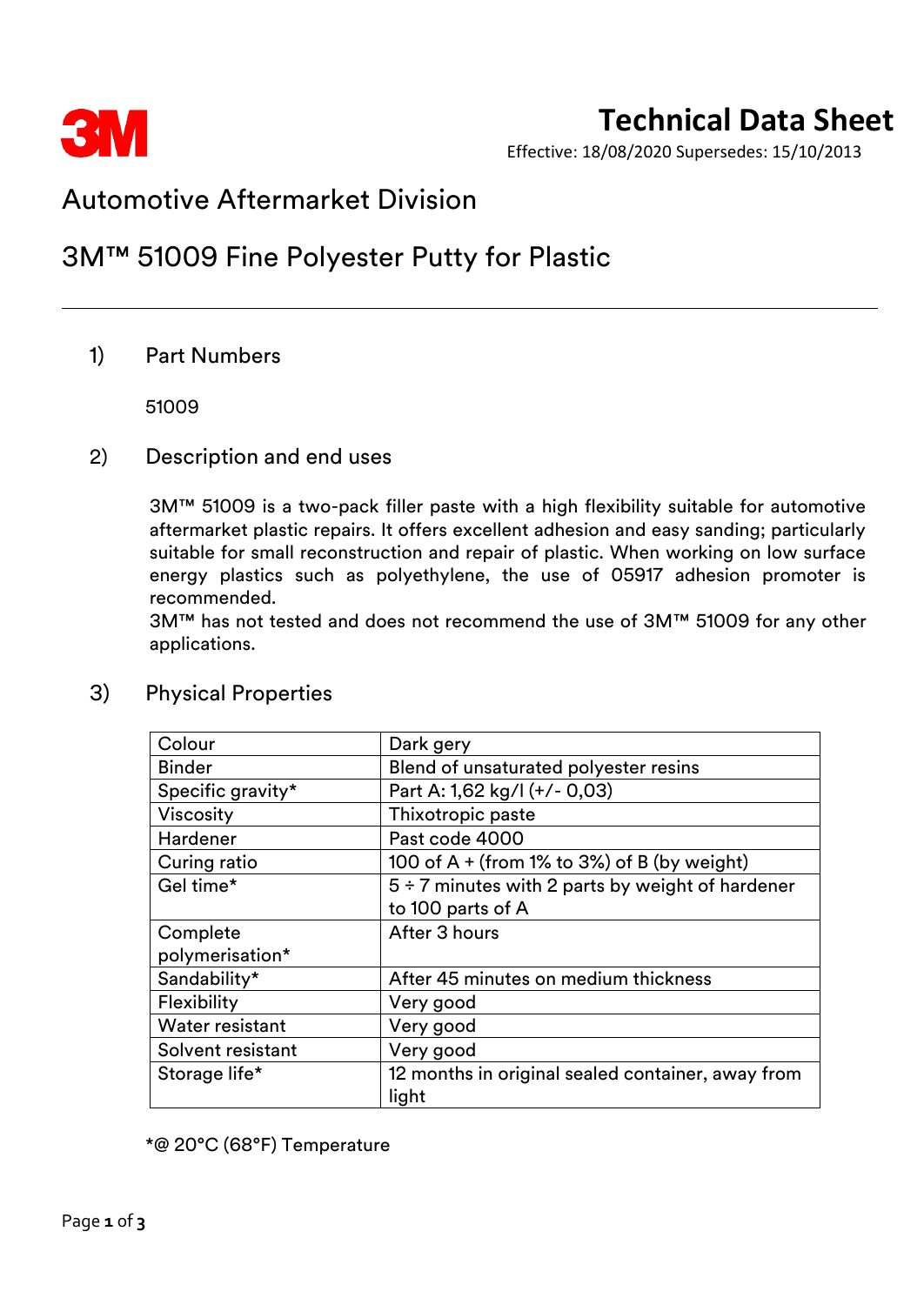

# **Technical Data Sheet**

Effective: 18/08/2020 Supersedes: 15/10/2013

NOTE: The product is compliant with Directive 2004/42/CE-IIB(b) maximum VOC limit value: 250 g/l

Surface preparation: Can be used on all types of plastics normally used in the automotive industry, except polyethylene and its mixtures. Surfaces to be filled must be thoroughly cleaned and degreased, in order to remove any traces of earth, oil, bitumen, silicon, etc.

It is then necessary to slightly abrade the substrate with a suitable 3M™ abrasive disc or sheet, from P80-180. The surface should then be cleaned again before application of the mixed filler product.

For any further information apply to our TECHNICAL SERVICE.

#### Application method: Filler spreader

Product preparation: To use the filler, add the hardener according to the room temperature as shown in the table below. Mix the two components thoroughly and apply the mixed product with a light pressure on the spreader, to get good adhesion to the plastic substrate.

| Suggested ratio for a temperature       | Tube (by weight) |  |
|-----------------------------------------|------------------|--|
| Up to $10^{\circ}$ C (50 $^{\circ}$ F)  | 3%               |  |
| $10 \div 20^{\circ}$ C (50 $\div$ 68°F) | 2%               |  |
| Over 20°C (68°F)                        | 1%               |  |

#### 4) Directions for Use

Avoid large thickness Avoid to apply when temperature is below + 10°C (50°F)

#### 5) Storage

Store the material in a clean and dry environment for a period not exceeding 12 months from date of manufacture. Inventory turns "FIFO", "First In - First Out".

## 6) Safety

Wear appropriate safety equipment as required by law. Refer to safety data sheets for 3M products, or contact the 3M™ Toxicology Service for information on products.

3M™ 51009 Fine Polyester Putty for Plastic is designed FOR PROFESSIONAL INDUSTRIAL USE ONLY.